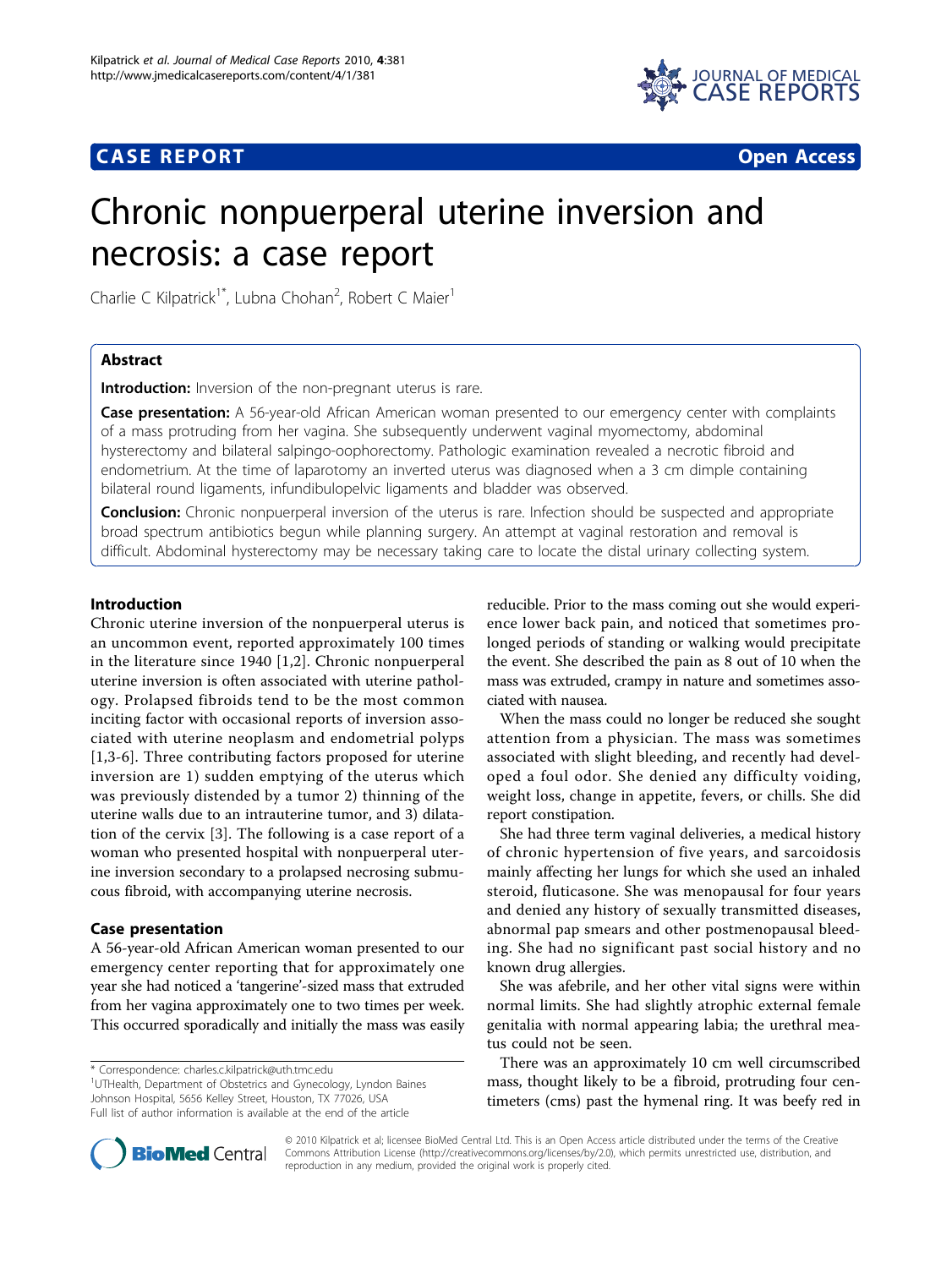appearance; there was no active bleeding, and there appeared to be a thick base to the mass. The cervix could be palpated from approximately two to five o'clock, but could not be seen. The discernible uterus was not palpable on rectovaginal exam. An attempt was made at straight catheterization of the bladder but the urethral meatus could not be located. Ultrasound revealed an empty bladder post voiding.

The differential diagnosis included a prolapsed uterine fibroid, uterine sarcoma, endometrial cancer, and endometrial polyp. The patient was discharged with an appointment in the clinic. Upon presentation an approximately 8 cm fibroid was prolapsed out of the vagina, 15 cms past the introitus attached to what appeared to be an inverted uterus. No discernible cervix could be seen or felt on exam, and the patient did not tolerate the examination well. An area of necrosis approximately 4 cm in diameter was observed and the mass was foul smelling (Figure 1). We could not identify the ostia of the fallopian tubes. We suspected inversion of the uterus secondary to the large prolapsed fibroid, and were concerned about the area of necrosis on the fibroid and uterus. We admitted our patient to the hospital, started broad spectrum antibiotics, ordered imaging of the pelvis and biopsied the mass. Three days later her biopsies returned without signs of cancer. We imaged the pelvis preoperatively revealing the right but not the left lower collecting system. Preoperative hemoglobin and hematocrit were 9.7 and 30.0 respectively. Vaginal views of the mass are shown in Figure 2.

We performed a vaginal myomectomy with the goal of restoring the inverted uterus to its normal anatomic state prior to proceeding with a vaginal hysterectomy. Under general anesthesia with a halogenated anesthetic agent



highlighting the size of the mass, and its necrotic nature.

we unsuccessfully attempted to replace the uterus. Therefore we decided to open the abdomen. After packing the bowel away we inspected the pelvis (Figure 3). This is an abdominal view of an inverted uterus noting bilateral round ligaments and utero-ovarian ligaments drawn into an approximate 3 cm circle. We attempted to follow the round ligaments into the circle as classically described by Huntington with pressure exerted from the vagina but were not successful [\[7](#page-2-0)]. The constricting ring was too tight. After identifying both ureters, we performed Haultain's procedure followed by abdominal hysterectomy and bilateral salpingo-oophorectomy [[8\]](#page-2-0). The patient was discharged on the third postoperative day and no problems were identified on two post-discharge clinic visits. The pathology report noted a 40 gram uterine leiomyoma with extensive necrosis and a 170 gram



Figure 1 Prolapsed uterine fibroid attached at the uterine fundus. Notice the areas of necrosis on the fibroid as well as the endometrial lining, inverted in this case. The tubal ostia could not be visualized.



Figure 3 Inverted uterus visualized abdominally. Notice the Babcock Clamp on one of the ovaries. The finger at the 12 o'clock position is pointing at one of the round ligaments.